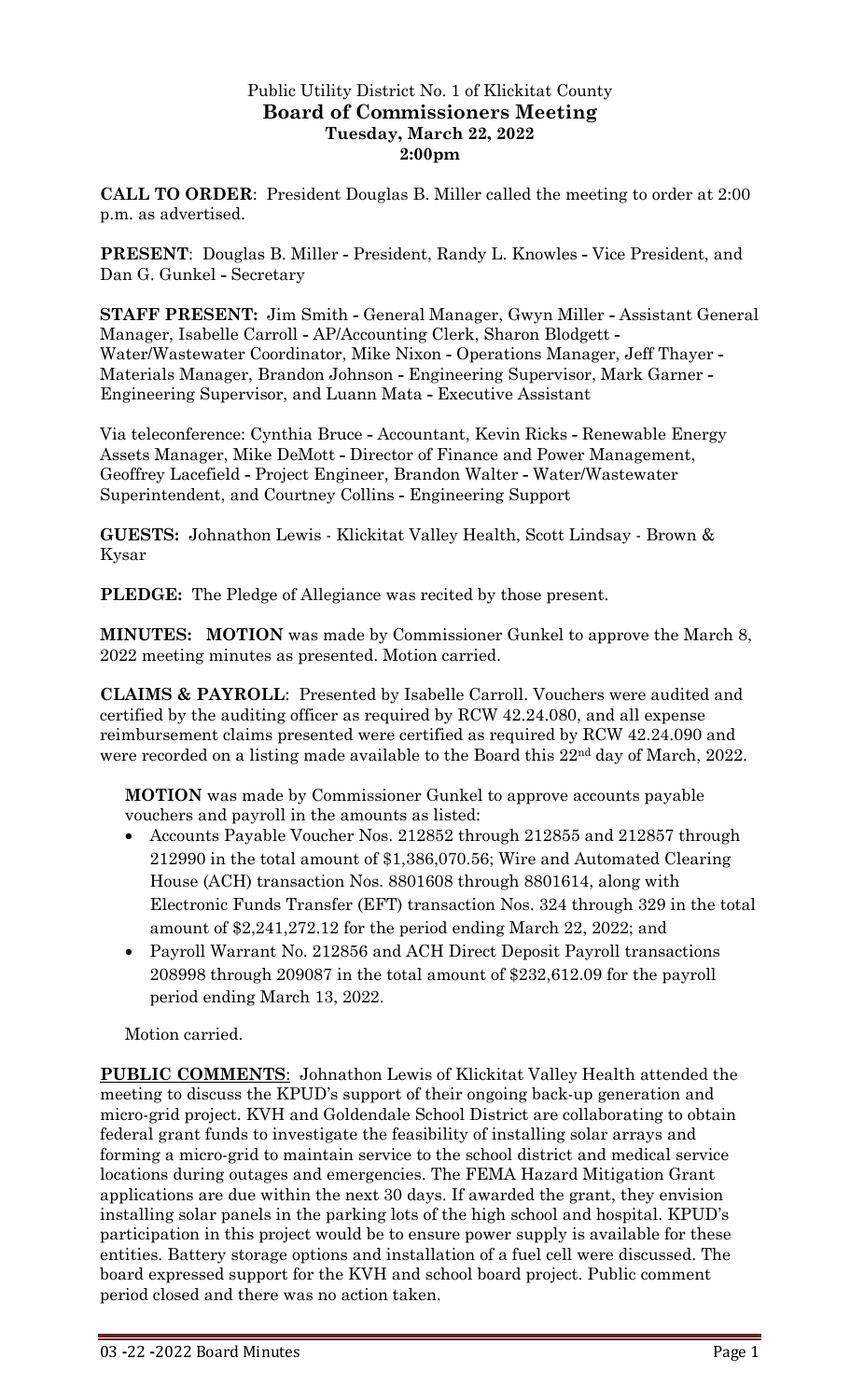#### **REPORTS:**

**Water/Wastewater Report -** Sharon Blodgett presented the February updates. In conjunction with the corrosion control project in Glenwood, staff will also complete copper testing. The Lyle sewer system video project is complete. This video confirmed that there are areas where debris collects. It was determined that we will initiate annual cleaning of these areas rather than any major construction changes. Nathaniel Hill is in the process of completing a topographic map of the elevated section of the Lyle wastewater piping system. In Ponderosa, the pump project is still pending electrical work by Wilde Contracting. We have installed all of the water meters to service the Gorge Country View Estates development in Wishram. Lastly, we will hold the water-wastewater community meetings in April and May. Jim Smith provided current schedules to the commissioners.

Sharon also passed along her congratulations to Michael Krause who has recently passed his wastewater certifications. The board members asked Sharon to pass on their congratulations as well. All of the water-wastewater staff are now fully certified.

**Operations Report -** Mike Nixon presented the report for February. The outage hours to date are 21,416 hours with the January storm data included; however, should the storm data be removed the outage hours would be 1,174. Commissioner Miller stated that we are waiting to hear from FEMA (Federal Emergency Management Assistance) to see if they recognize our January storm as a major event. We have provided the storm damage information as required by the state and the information will now move from the state to federal level.

The crews are working on a mix of customer work and maintenance. Goldendale has two customers ready for service and White Salmon has one. As of today, 33 customers are pending. They have yet to complete the requirements to move their projects to scheduling with the crew.

Mike discussed the vegetation management plan and provided a visual of our map tracking for 2022. We have three Kemp West crews on the property. One additional crew is coming. These crews are working in harder to access areas in Glenwood and Klickitat now, but will transition to areas close to roads or in town, when the fire condition is elevated. Jim Smith added that over the course of this year an overlay of the AiDash information will be added to this map. Our contract with AiDash requires them to fly our system twice a year. Over time, this should help to determine our trimming cycles. Commissioner Gunkel asked what methods of verification are currently in place to ensure that the contractor is clearing to our required specifications. Mike stated that currently our superintendents complete this review. He is also evaluating laser tool options to assist with this process. Commissioner Knowles asked what physical sign-off process is used to demonstrate they have evaluated the clearings and that they meet the specifications as determined by KPUD. Currently, there is no sign off required, but we could implement. Lastly, Phillip McMillen will be adding mulching and spraying completion to the mapping program.

Jeff Thayer reviewed the White Salmon office remodel project. There have been a few unanticipated changes required to meet current construction standards and these few change orders will be presented before this project is completed. Our reopening date will now be April 18. Drywall and cabinets will be completed next week; flooring on the 11th. Jeff is confident that we have made the required construction upgrades and appearance updates that will last well into the future.

**Engineering Report -** Brandon Johnson and Mark Garner presented the report for February.

Brandon began with discussing the first round of idle service notifications. Certified letters were mailed to twenty inactive account holders with services that have not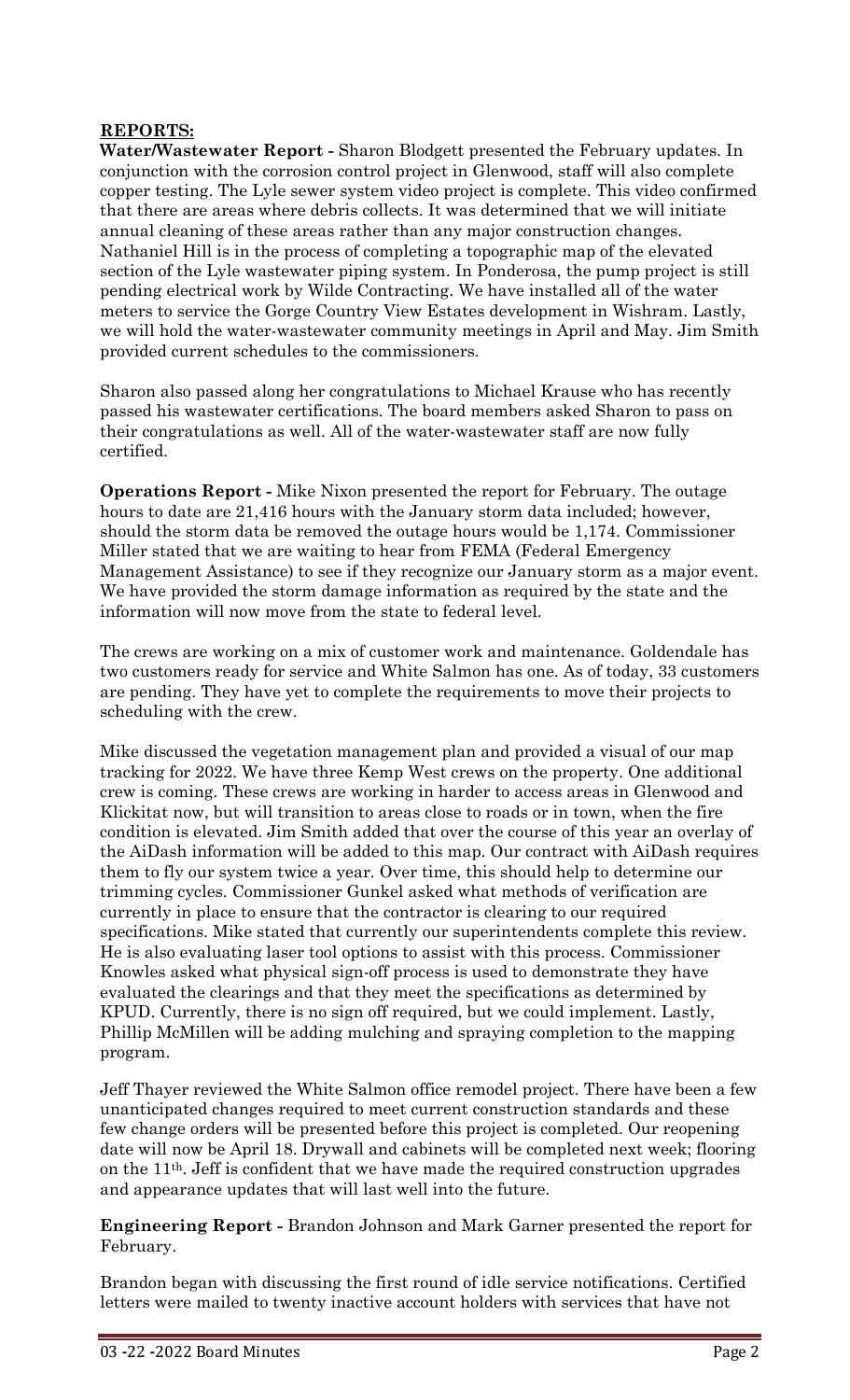been utilized or paid basic fees for over 10 years. We have had three individuals respond to date that wish to reactivate their services. So far, there have been no conflicts. The 15-day response timeline begins once we receive the signed certified notification card. He will continue to provide updates.

We experienced another issue with the Darland substation. Brandon consulted with Electrical Consultants, Inc. to evaluate the fault current data and coordination, which may require protection-setting adjustments and we will continue to audit equipment settings at other locations as well when we begin to notice issues. Our Automated Metering Infrastructure (AMI) in this area was very helpful. Information from the system allowed us to immediately identify timelines and line sections affected.

The schedule for the MA Collins substation commissioning is the end of April. Lead times and deliveries could affect this schedule. We expect transformer delivery this week and are working through the change order process for moving and transporting the portable transformer to Goldendale as we deemed it more cost effective to use the contractor on site rather than hire someone else to do this transport. Both the spill containment drainage design modification and the modular control house weight calculation estimates required foundation modifications. The ground grid issue has been resolved. Lastly, there is an outage scheduled for March 24 to complete the buss connections. Commissioner Miller asked if there is a plan to remove blown sand from the containment area. Staff expects to use the Vactron to keep this area clear.

Brandon met with Jeff King, Day Wireless, and Radio Solutions on radio system reliability. ADCOM and Day Wireless complete servicing for the county's radio system. We are evaluating short term and long-term solutions to the service interruptions we experienced during the January storms. This will likely include further partnering on the county's system. The immediate solution is D/C battery back up at the Diamond Gap and Juniper repeater sites.

Mark Garner stated that in addition to the crew work discussed under the operations report, there are a couple of larger subdivisions currently moving forward. There is a planned night outage scheduled for March 24 on the MA Collins transmission in Alderdale. The crew will work on transmission and a few distribution items off McKinley Springs Rd. Tree trimmers will move to Echo Glen once the ground begins to dry out and there is another night outage planned for the Lyle switch on Friday, March 25. Bonneville Power Administration will be working on their equipment during this outage. Mark also discussed the reserved transformer situation. James Dean Construction will begin the county's Courtney Road rebuild on April 10. We will need to complete the reroute of the underground backbone line before the road construction begins.

The crews now have access to the Futura FieldPro application. This application allows staff to update inspection information out in the field if they have cell service; otherwise, it downloads to our system once it regains cell service. This type of inspection process will be vital to the success of the vegetation management program for compliance. Todd Niva has been completing some field tests to demonstrate its practical uses.

Mark completed his report stating that the Materials Supply Chain committee is meeting weekly to stay apprised of the available inventory.

**COMMISSIONER DOUGLAS MILLER -** Commissioner Miller met with Mr. Maurer this week regarding Rimrock water chlorine testing. He attended the Public Power Council FUEL meeting; it did not yield the information exchange he was hoping for so he does not plan to attend future meetings. Lastly, he does not plan to attend the next Washington Public Utility Association meeting in April.

**COMMISSIONER RANDY KNOWLES -** Commissioner Knowles reported that Dick Rodruck's wife passed away so they have cancelled the April Public Utility Risk Management meeting.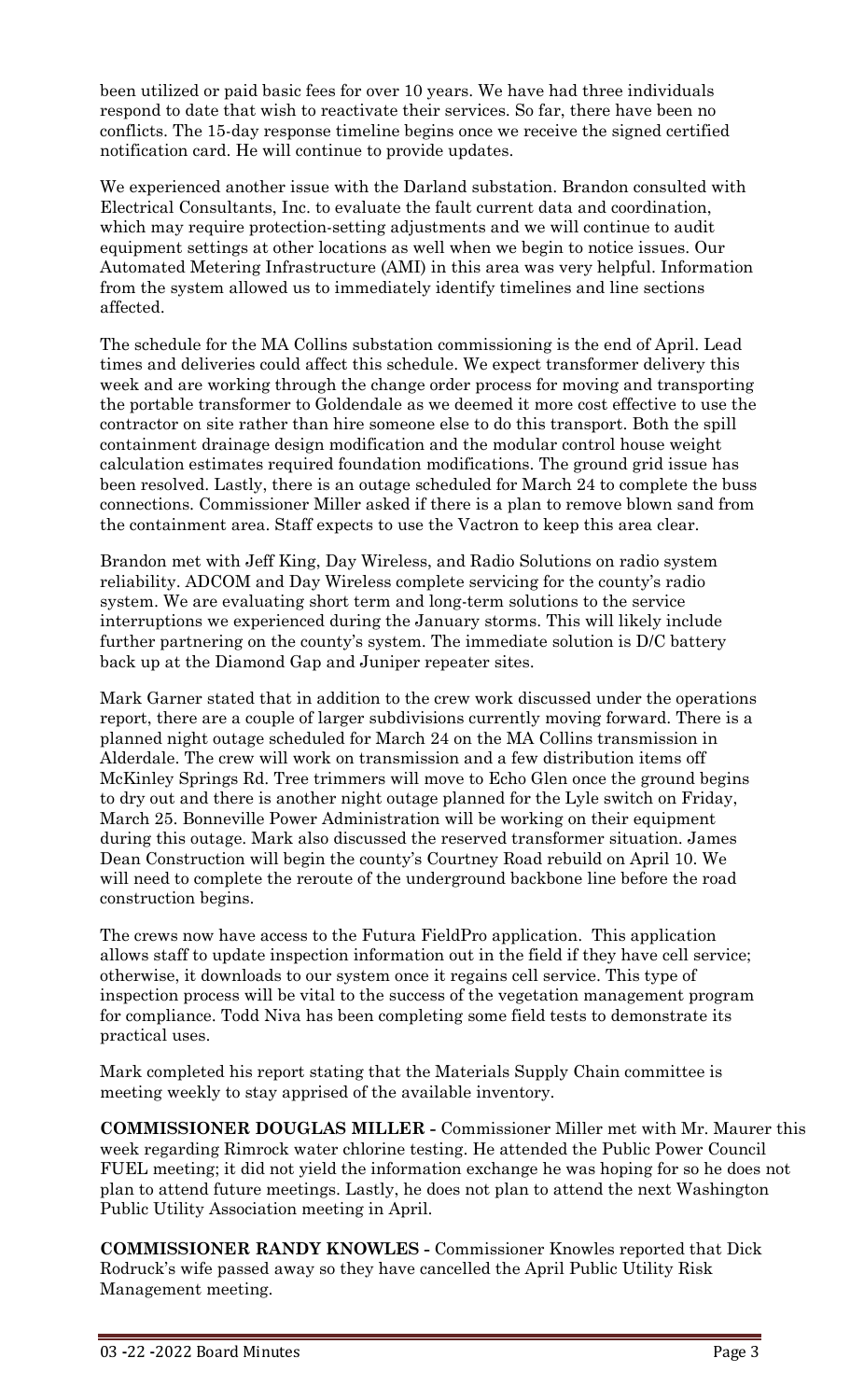# **COMMISSIONER DAN GUNKEL -** Commissioner Gunkel did not have a report

# **ASSISTANT GENERAL MANAGER -**

- FEMA Gwyn Miller reported that staff does a great job staying on top of the submissions and requests. The emergency declaration process is still moving forward.
- Safety meetings We are planning on moving back to the single larger safety meetings as the COVID restrictions are easing.
- Safety banquet the date has been set for May 14 for the safety banquet. We have rented the golf course rather than a payment in kind for services. We are excited to see the turn out.
- Home and Garden Show May 6-8 Multiple staff will represent KPUD in lieu of Anita Clever this year. Anita's daughter is graduating from college on this weekend so other staff are volunteering to set up and staff the booth. Brandy Myers will send out a schedule to everyone to ask for him or her to pick a timeframe. Commissioner Miller may consider taking a shift; Luann Mata will share the schedule when it is complete.
- Follow up to Public Comment Period Last commission meeting Jeff Speelman brought forth his concerns regarding work order costs. Mr. Speelman presented two specific customer work orders and his interpretation of costs as it related to his crew's time and travel. The commissioners and managers listened to the concerns, as presented. There has since been additional discussions and follow-up with Mr. Speelman. The questions raised in this discussion brought to light the need to educate all staff as to the full work order process and all costs that are allocated to such customer work. We will provide additional information to the board upon completion and system closure of these specific work orders, but there are many factors that were not included in the paperwork Mr. Speelman presented. Staff is committed to educate our employees to ensure that they know and understand the process. Commissioner Knowles reminded everyone that our fundamental policy on new growth is that new growth pays for its costs and is not subsidized by rate revenue. He was disappointed that this explanation of the board's perspective was not conveyed to Mr. Speelman at the meeting. It was also suggested that new construction costs be a topic at the annual meeting. Commissioner Gunkel asked that staff review and evaluate costs annually. He also stated, "upward pressure is everywhere and being a cost-based electrical provider, we should be lower than the investor owned utilities." Our Cost of Service Assessment (COSA) will provide valuable insight to our costs as compared to similar providers. Lastly, Commissioner Miller stated that he was very pleased that everyone allowed Mr. Speelman to express his concerns without minimizing his perspective, but agreed that we need to develop the educational opportunity for greater understanding.

#### **GENERAL MANAGER -** The complete report can be found at:

[htp://www.klickitatpud.com/topicalMenu/commissioners/GM\\_Reports.aspx](http://www.klickitatpud.com/topicalMenu/commissioners/GM_Reports.aspx) In addition to the written report, Jim Smith presented the following information:

- Supply Chain **-** Jim reviewed the supply chain issues discussed at the last several meetings and Jeff Thayer provided an update on where our supplies currently stand.
- Exercise the White Creek purchase agreement **-** There has been discussion on the fair market value options progressing. Jim will continue to provide updates as we progress through the process.
- Pump storage water supply contracts **-** FFP is still working on the water supply agreement to meet Federal Energy Regulatory Commission (FERC)